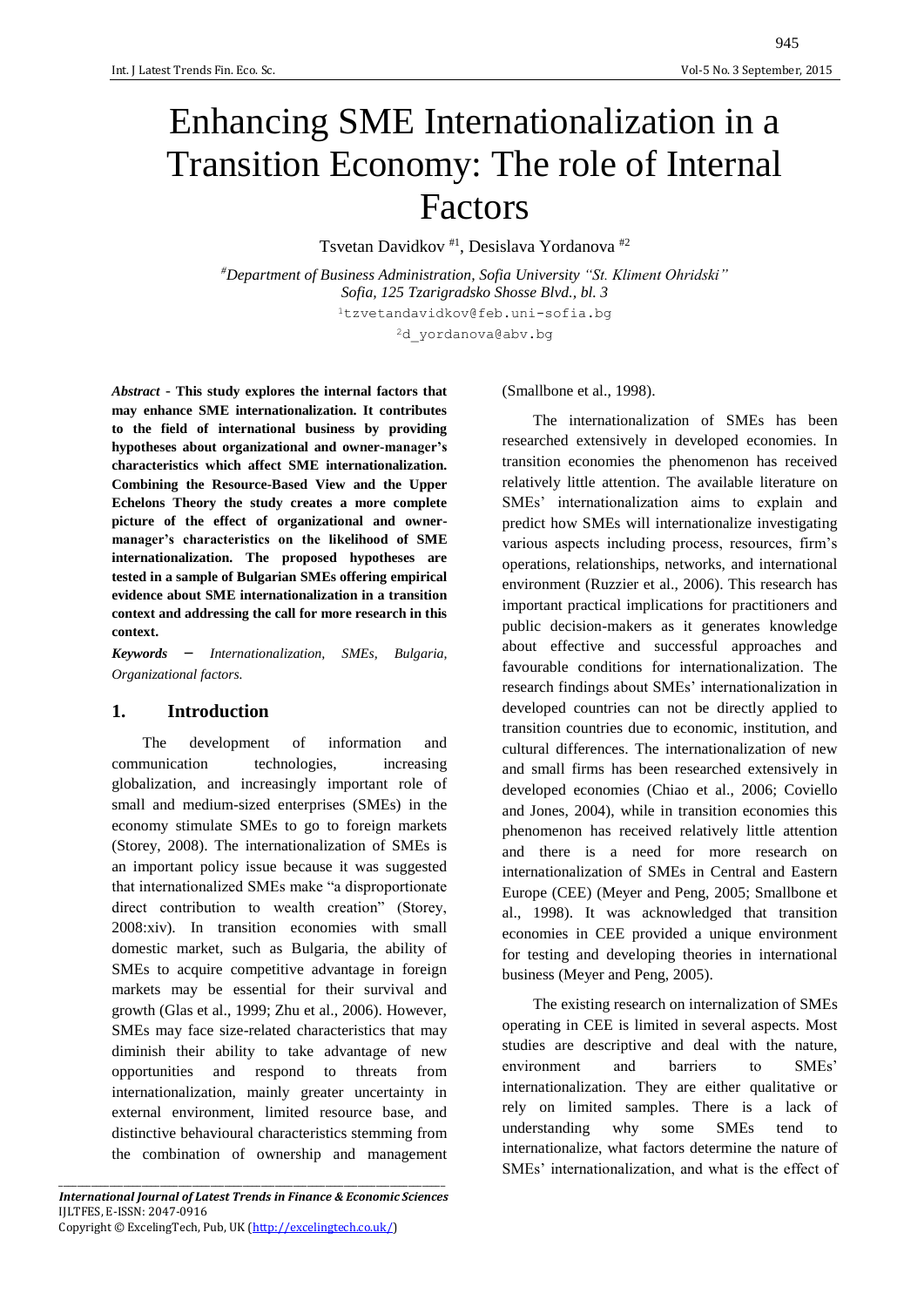internationalization decisions on SME performance in transition economies. Therefore some authors call for future research on internationalization in CEE (Meyer and Peng, 2005; Smallbone et al., 1998). Therefore, the purpose of the present study is to identify internal factors that enhance the likelihood of SME internationalization. The paper is organized as follows. In the next section the specific context of the research is described. The third section contains literature review and hypotheses of the study. The research methodology is described in the following section. The fifth section contains the empirical results of the study. The final section presents conclusions, implications and recommendations for future research.

## **2. The Context of the Study**

In this section, the context of the present research on internal factors enhancing SME internationalization is described. The geographic/political location is an important cotextual factor for understanding the internationalization of young and small firms (Ratten et al., 2007; Dana et al., 2008). This study investigates the internationalization of SMEs in Bulgaria, a transition country situated in Eastern Europe. Although the transition economies in Central and Eastern Europe differ significantly in various cultural, political, and economic aspects, they share a specific context before and during the transition to market economy (Dana and Ramadani, 2015).

During the period of planned economy, large state-owned industrial enterprises using mass production methods and relatively inflexible production processes and producing for geographically restricted markets, dominated the economies in CEE (McMillan and Woodruff, 2002; Tkachev and Kolvereid, 1999). In most countries in CEE including Bulgaria, entrepreneurship was not always a legal activity (Tkachev and Kolvereid, 1999). Private businesses were practically eliminated in most countries (Manolova et al., 2007) and existed only as part of the grey economy (Smallbone and Welter, 2001).

Transition to market economy was a complex process involving both radical economic and political transformations in all Eastern European countries (Dana and Ramadani, 2015). The political transition included political liberalization, free elections and democratization and resulted in the establishment of liberal democracy and civic society in transition countries (Sokol, 2001). The economic transition entailed economic liberalization, privatisation and

marketisation and prompted the emergence of a functioning market economy in these countries (Sokol, 2001). Bulgaria started the transition process in 1989 and was one of the first transition countries to adopt a new constitution, but the privatization and other necessary reforms were delayed especially in the early years of transition (Ramadani and Dana, 2013). The preparation of the accession of Bulgaria to the European Union exercised a positive influence on the environment for enterprise development. In 2007, after fulfilling economic and political criteria, Bulgaria joined the European Union, but the transition is not completed yet, which may be attributed to the fact that people's mindset adapts slower than regulatory reforms (Dana and Ramadani, 2015). Despite the steady economic growth in the recent past, Bulgaria remains one of the least developed countries in the European Union. It is easier to do business in most EU member states than in Bulgaria (World Bank, 2014). In terms of Global Competitiveness Index, Bulgaria also lags behind the majority of the EU member states. Problematic factors for doing business include corruption, access to financing, inefficient government bureaucracy, policy instability, etc. (World Economic Forum, 2014).

The transition created many opportunities for entrepreneurship in transition countries and entrepreneurship became an important factor for the transition from centrally-planned to market economy (McMillan and Woodruff, 2002). The stage of development of transition economies affects significantly both domestic entrepreneurship and SME internationalization (Dana et al., 2008). The major obstacles to entrepreneurship development in transition countries were the heritage from the planned era and the lack of appropriate institutions (Dana and Ramadani, 2015). Specific obstacles to entrepreneurship development in Bulgaria include political uncertainty, energy issues, lack of management skills, problematic financing, infrastructure deficiencies, stigma associated with entrepreneurship, etc. (Ramadani and Dana, 2013).

SME sector makes a significant contribution to the Bulgarian economy. SMEs account for more than 99% of all non-financial enterprises in the Bulgarian economy (Simeonova-Ganeva et. al, 2012, 2013). Within the SMEs population, the share of micro enterprises is more than 92% (Simeonova-Ganeva et. al, 2012, 2013). SMEs provide more than half of the total employment in the non-financial enterprises and contribute to a greater extent to gross value added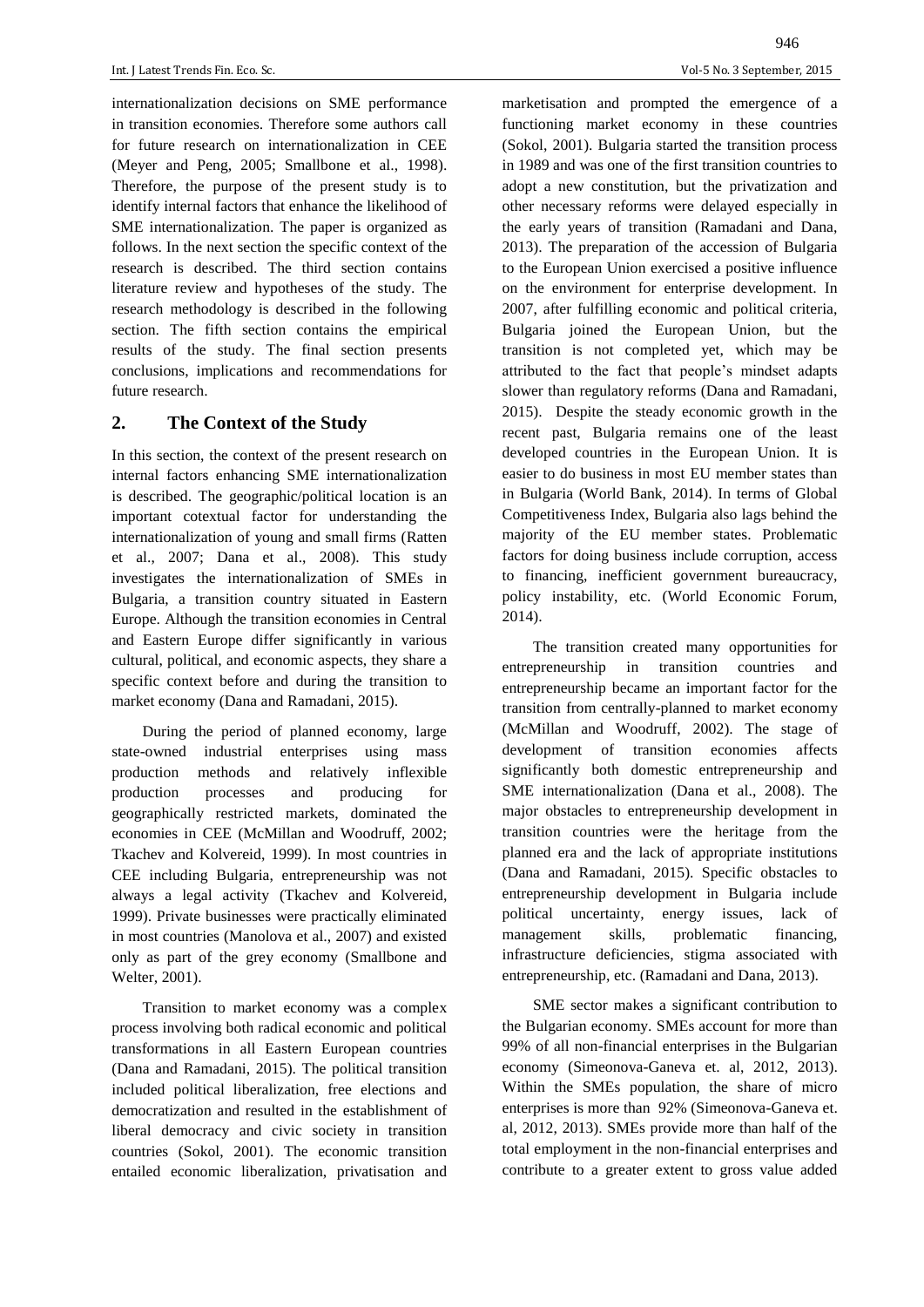and turnover than large private non-financial companies (Simeonova-Ganeva et. al, 2012). Bulgarian SMEs are characterized with low share of exporters, low innovativeness, low use of intellectual property, low competitiveness, and low access to finance, and low integration into European and world business networks (Simeonova-Ganeva et. al, 2012; Simeonova-Ganeva et. al 2013). Most SMEs have not implemented good management practices and have insufficient access to finance (Simeonova-Ganeva et. al, 2012; Simeonova-Ganeva et. al 2013). The adaptation of the Bulgarian SMEs to the European requirements and global economy is a slow and painful process. The average labour productivity in the Bulgarian SMEs is significantly lower than the average in the European Union. These enterprises are involved predominantly in activities with low value added. The main factors that foster the modernization of Bulgarian SMEs are:

• the external influence from the EU through regulations;

• the internal influence exerted by the subsidiaries of multinational companies operating in Bulgaria.

In summary, during the last decade the Bulgarian economy has achieved macroeconomic stability and growth. Various measures were implemented in order to improve the environment for doing business especially for SMEs. However, the Bulgarian economy is characterized by very low competitiveness in comparison with the other European Union member states. The reasons for the low competitiveness of the Bulgarian economy can be found at both macro-economic and microeconomic levels.

## **3. Background and Hypotheses of the Study**

## **2.2 The role of organizational factors for SME internationalization**

SMEs's ability to enter foreign markets is directly related to their accumulated stocks of resources both in developed and transition economies (Ratten et al., 2007; Dana et al., 2008; Westhead et al., 2001; Bloodgood et al., 1996). The Resource-Based View of the firm (RBV) (Barney, 1991) is a powerful and influential theoretical framework for rigorous research in the field of international business as well as in the context of emerging and transition economies (Meyer and Peng, 2005). The RBV assumes that strategic formulation and competitive

advantage are dependent on the resources and capabilities of the firm (Barney, 1991). Only rare, valuable, inimitable, and non-substitutable resources may be sources of sustained competitive advantage (Barney, 1991). Firms with unique resources may have a greater propensity to internationalize their business (Bloodgood et al., 1996). Resources and capabilities are important not only for SME capacity for internationalization, but also for its continuing success (Ratten et al., 2007). Empirical research confirms that various organizational resources and capabilities encourage SME internationalization (Westhead et al., 2001). In this study, the RBV is used to explain the role of organizational characteristics for understanding SME internationalization.

Entrepreneurial orientation may be seen as an important organizational resource for international involvement. It was acknowledged that internationalization is an entrepreneurial act because it consists of identifying and exploiting entrepreneurial opportunities in foreign markets (Jantunen et al., 2005; Ripollés-Meliá et al., 2007). Entrepreneurial orientation and its dimensions have a significant positive impact on the likelihood of internationalization (Ripollés-Meliá et al., 2007), degree of internationalization (Javalgi and Todd, 2011), scope of internationalization (Ripollés-Meliá et al., 2007), and international performance (Jantunen et al., 2005). Therefore, we suggest that:

H1: Entrepreneurial orientation increases the likelihood of SME internationalization.

Internationalization is considered as a process of organizational learning and knowledge development (Basly, 2007). Internationalization knowledge influences positively the internationalization degree of the firm (Basly, 2007). Learning is an organizational capability, which is critical for increasing the stock of knowledge and knowledge intensity in the internationalizing firm (Prashantham, 2005:38). Firms' international learning effort is positively associated with internationalization intent (De Clercq et al., 2005), while the chance to acquire new knowledge is important for the decision to continue exporting (Burpitt and Rondinelli, 2000). Learning orientation increases export propensity of SMEs (Burpitt and Rondinelli, 1998) and affects positively international performance (Jantunen et al., 2008). Therefore, we suggest that:

H2: Learning orientation increases the likelihood of SME internationalization.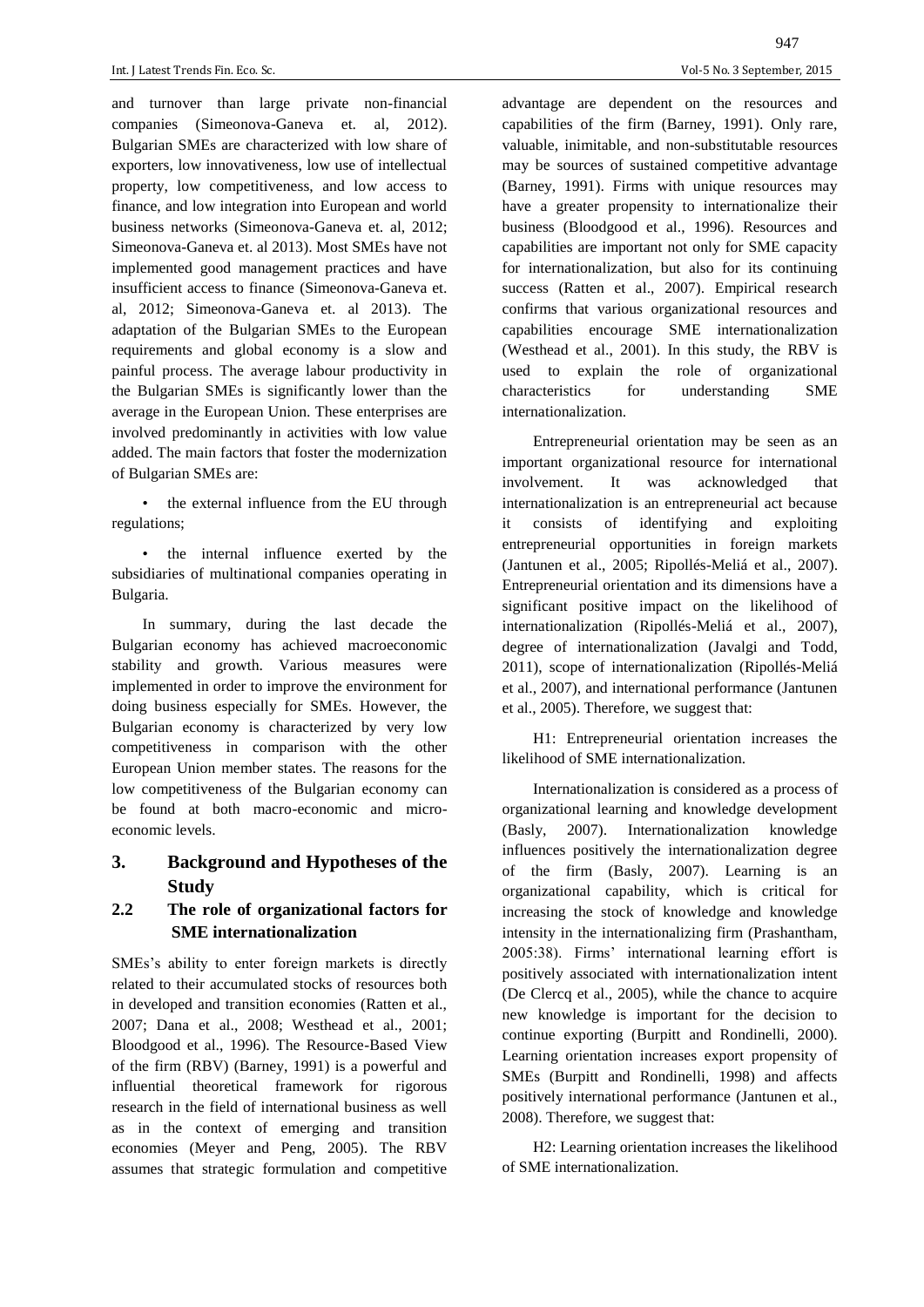The lack of resources for internationalization may impede exploiting abroad the competitive advantages gained in domestic markets (Fernandez and Nieto, 2005). Financial resources are necessary to fund international activities and to introduce the changes within the firm required for internationalization including development of firm's production, managerial, and marketing capabilities (Graves and Thomas, 2008). The access to finance enhances export intensity (Du and Girma, 2007) and determines internationalization pathway undertaken (Graves and Thomas, 2008). Therefore, we suggest that:

H3: Access to financial resources increases the likelihood of SME internationalization.

The presence of foreign investors in companies operating in Central and Eastern Europe is associated with numerous positive effects including high learning, high efficiency governance, and high corporate restructuring effectiveness (Filatotchev et al., 2003). Foreign investors may provide SMEs in transition economies with resources, knowledge and capabilities in internationalization (Dana et al., 2008; Filatotchev et al., 2008). Empirical research confirms the importance of foreign ownership for export propensity (Rojec et al., 2004), export intensity (Filatotchev et al., 2008), international sales (Calabrò et al., 2013). Drawing upon these considerations, we formulate the following hypothesis:

H4: The presence of foreign investors increases the likelihood of SME internationalization.

Most empirical research demonstrates that family businesses and especially family SMEs are less likely to get involved in international activities than non-family businesses (Jorissen et al., 2005; Fernandez and Nieto, 2005; Cerrato and Piva, 2012). Family SMEs that want to go to international markets may face the challenge to change their objectives, culture, structure, and strategy (Gallo and Sveen, 1991). Although family firms may posses unique resources and capabilities stemming from the the systematic interaction between the business, the family and its members, family businesses may also face some disadvantages such as the ability to make appropriate shedding decisions about resources, which may influence negatively their performance (Sirmon and Hitt, 2003). The lower export propensity and intensity of family SMEs compared with nonfamily SMEs is explained with the difficulties for acquiring essential resources and capabilities for building competitive advantage in international markets (Fernández and Nieto, 2005). Therefore, we suggest that:

H5: Family SMEs are less likely to have internationalized their business than non-family SMEs.

# **3.2 The role of owner-manager's characteristics for SME internationalization**

In the present study, the Upper Echelons Theory is used to explain the role of owner-manager's characteristics for SME internationalization. The Upper Echelons Theory (Hambrick and Mason, 1984) is one of the key theoretical approaches for understanding managerial decision-making in international business (Aharoni et al., 2011). Top executives in organizations have bounded rationality and their decision-making is based on biases and dispositions, which are crucial for understanding the functioning and performance of organizations (Hambrick, 2007). Strategic choices of executives including international strategic choices are a function of executives' cognitive processes (Hambrick and Mason, 1984; Aharoni et al., 2011). Observable characteristics of executives can be used as valid indicators of their cognitive base, values and behaviours (Hambrick and Mason, 1984; Hambrick, 2007; Aharoni et al., 2011). Such observable characteristics include age, tenure in the organization, education, functional background, tenure, career experiences, socioeconomic background, stock ownership of top executives, etc. (Hambrick and Mason, 1984). The upper echelons theory has been substantially supported in empirical research (Hambrick, 2007; Aharoni et al., 2011).

According to the Upper Echelons Theory education is an indicator of the knowledge and skill base of managers (Hambrick and Mason, 1984). Managers with high educational attainment may exhibit higher cognitive abilities and skills (Wiersema and Bantel, 1992). Executives with higher educational level may engage in a more in-dept decision-making analysis, which is important for managing the internationalizing business because internationalization requires learning about unique national settings with specific cultural and institutional features (Hsu et al., 2013). Empirical evidence suggests that top management team's level of education is positively associated with strategic change (Wiersema and Bantel, 1992), level of internationalization (Casillas and Acedo, 2005), and scale of internationalization (Hsu et al., 2013).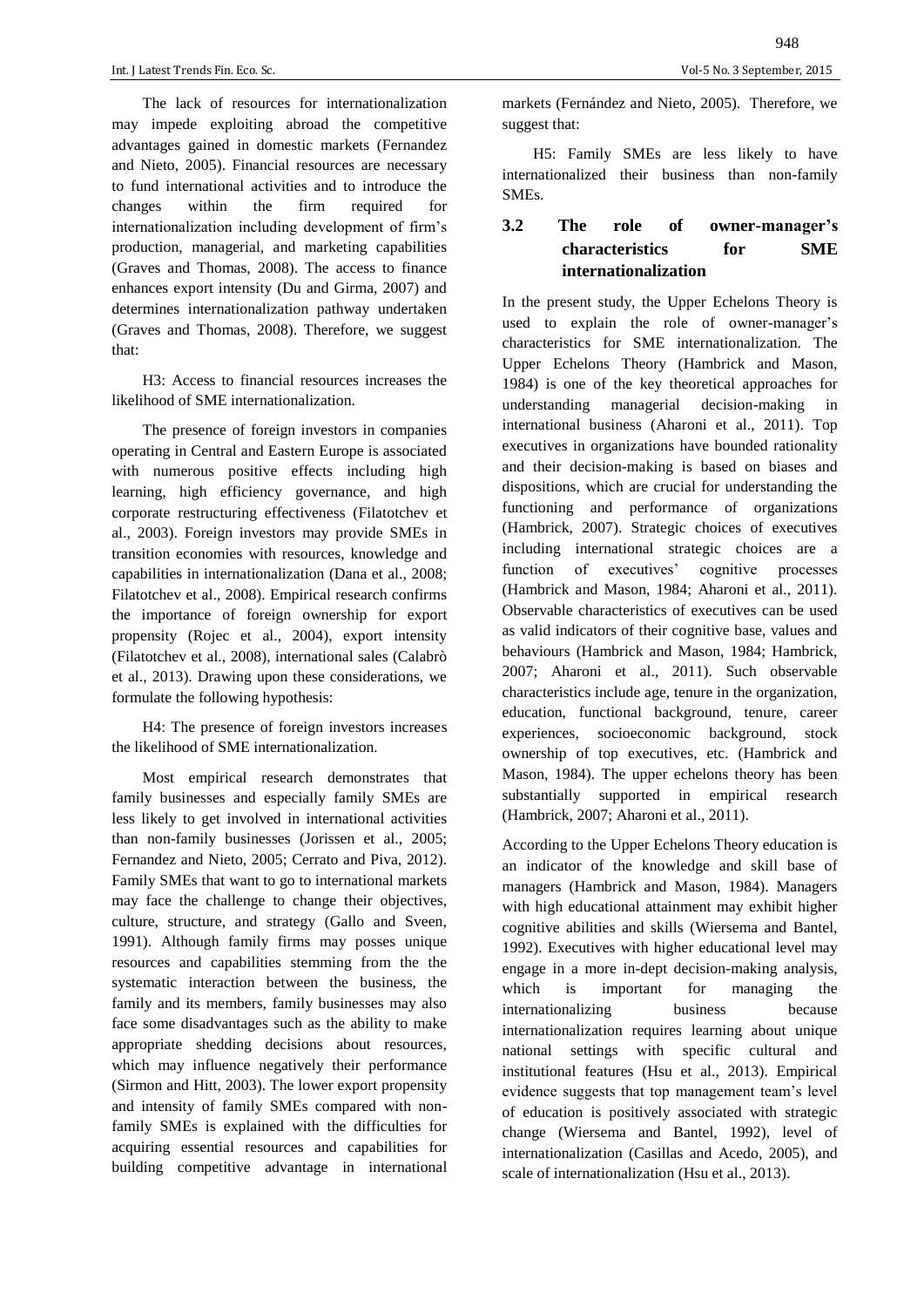H6: The owner-manager's level of education increases the likelihood of SME internationalization.

There are distinct patterns of executive behaviour within an executive's tenure in a position (Hambrick and Fukutomi, 1991). Long tenure is associated with increasing commitment to the executive's paradigm for running the firm, decreasing interest in the job, relying on narrower and more finely filtered information, and slowing increase in task knowledge (Hambrick and Fukutomi, 1991). CEOs tend to exhibit more conservative attitude toward change as their tenure increases (Musteen et al., 2006). CEO's tenure influence negatively entrepreneurial risktaking, especially a firms' emphasis on innovation and venturing in domestic and international markets (Zahra, 2005). Organizational tenure of top management team was found to be negatively associated with strategic change (Wiersema and Bantel, 1992). CEO position tenure is associated with the choice of foreign market entry mode (Herrmann and Datta, 2002) and the degree of firm's internationalization (Jaw and Lin, 2009).

H7: The owner-manager's tenure decreases the likelihood of SME internationalization.

#### **4. Research Methodology**

This study uses a sample of 190 SMEs (83 family businesses and 107 non-family businesses) operating in Bulgaria. The sample was extracted from a database about corporate entrepreneurship in Bulgarian enterprises (Yordanova, 2013). Respondents are the owner-managers of the companies. The survey uses a structured questionnaire containing questions about the characteristics of the organization, the ownermanager, and the environment. More than 64% of the sample companies operate predominantly in the service sector. Microenterprises represent 32.1% of the sample firms, while small enterprises account for 41.6%. Approximately 44% of the sample firms operate for less than 10 years.

Following Ruzzier et al., (2006:477), in this research internationalization is defined as "geographical expansion of economic activities over a national country's border". As there is no commonly accepted measure of internationalization (Sullivan, 1996), researchers use various approaches to operationalize internationalization. Some authors explore one or more specific modes of entry to foreign markets such as exporting and/or foreign direct investment (Westhead et al., 2001; Chiao et al., 2006). Empirical studies on internationalization using

data from Bulgaria or other Eastern European countries are also focused either on exporting (Lloyd-Reason et al., 2005; Smallbone et al., 1998) or on foreign direct investment (Svetličič et al., 2007). The modes of internationalization most frequently cited by SMEs are direct exporting without an overseas base and establishing an overseas base through some form of foreign direct investment (Wright et al., 2007). Therefore the present investigation, which is based on a sample of SMEs, examines the involvement of the sample companies in exporting and/or foreign direct investment. The variable INTERNATIONALIZATION is a binary variable. It takes value 1 if the company exports products or services and/or has made foreign direct investments and value 0 if not.

The variable EO reveals the level entrepreneurial orientation of the sample firms. EO is measured with 9-item, 7-point Likert scale proposed by Covin and Slevin (1989). Its validity and reliability was poven in previous research (Wiklund, 1998). In this study the EO scale reports acceptable reliability (Cronbach alpha's value is 0.858).

The variable LO indicates the level of learning orientation of the studies companies. LO is measured through a scale developed by Sinkula et al. (1997). The scale is retested by Baker and Sinkula (1999) who provide further evidence for its validity and reliability. The Cronbach's alpha of the learning orientation scale adopted in this study is 0.833.

Following Wiklund and Shepherd (2005), this study uses a subjective measure of the ownermanager's access to financial capital. The dummy variable RESOURCES is coded 1 if the respondent's answer to this question is somewhat satisfactory, mostly satisfactory or fully satisfactory for the firm's development and 0 if the respondent has given another answer.

The dummy variable FOREIGN indicates the presence of foreign owners (value 1) or otherwise (value 0).

The most common definition of family business applied in literature on internationalization of family businesses is based on a combination of ownership and management criteria (Kontinen and Ojala, 2010). Therefore, in this study family SMEs are SMEs where one family controls the company and is represented in its management team (Naldi et al., 2007). This approach to defining family business will increase the comparability of our results with previous empirical findings about internationalization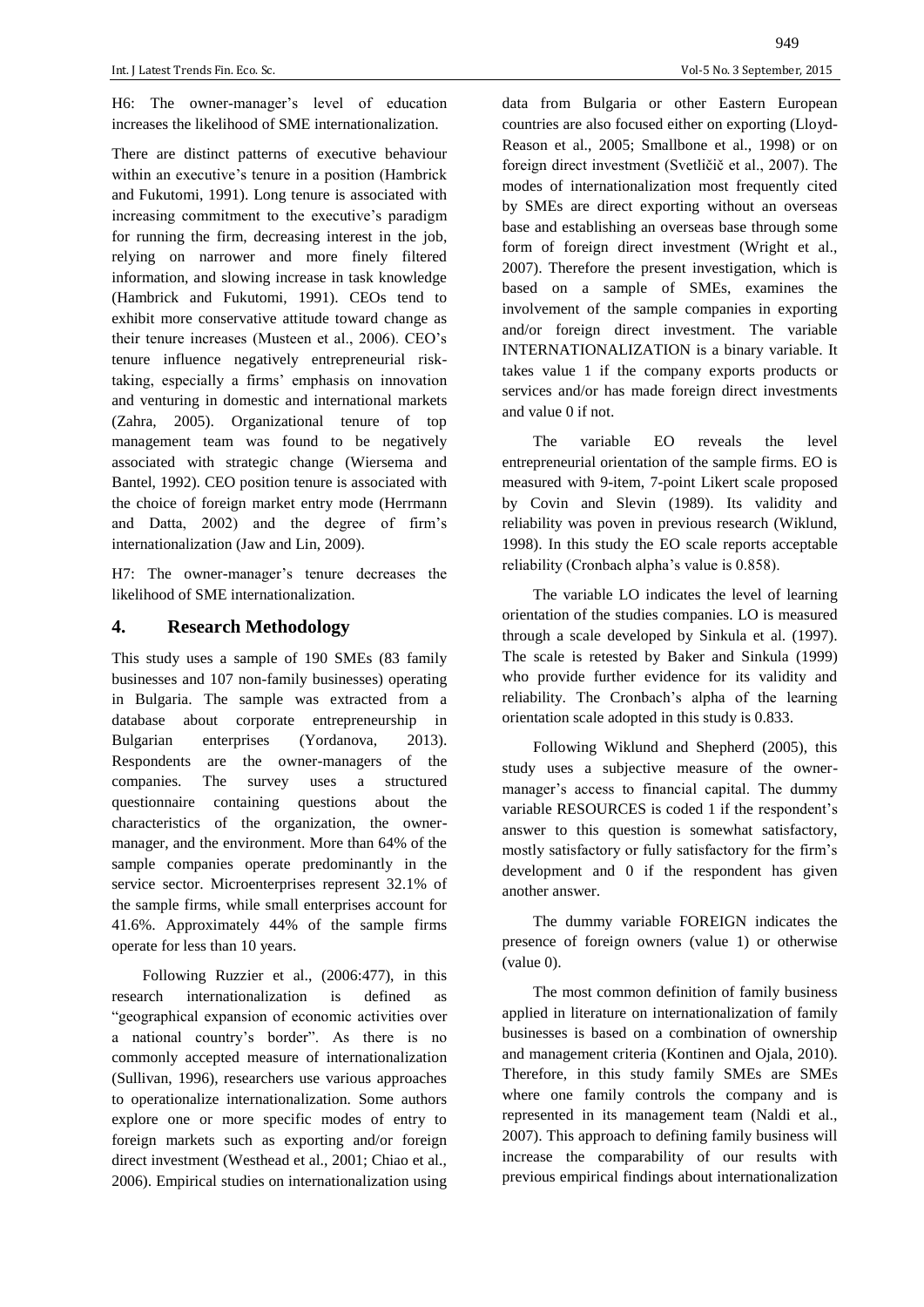of family businesses, which was recommended by Kontinen and Ojala (2010). The dummy variable FAMILY indicates whether the company is a family business (value 1) or not (value 0).

The dummy variable CEO\_EDU indicates the level of education acquired by the owner-manager of the company  $(1 =$  university degree,  $0 =$  other). The variable TENURE indicates the owner-manager's tenure in this position in number of years.

Three control variables are used in the study. The variable FIRM\_AGE measures firm age in number of years. The variable MANUFACTURING indicates if the company operates predominantly in the manufacturing sector (value 1) or not (value 0). The variable SERVICES takes value 1 if the company operates predominantly in the service sector and value 0 if not.

A binary logistic regression was employed to deal explicitly with the dependent variable INTERNATIONALIZATION, which is a binary variable (Greene, 1997). The logistic regression is a robust method since according to Greene (1997):

the dependent variable needs not to be normally distributed;

logistic regression does not assume a linear relationship between the dependent and the independent variables;

the dependent variable needs not to be homoscedastic for each level of the independent variable(s);

• normally distributed error terms are not assumed;

independent variables can be categorical;

• it does not require independent variables to be interval or unbounded.

The application of non-parametric techniques is adequate when the independent variables are predominantly categorical. The use of the maximum likelihood approach is recommended when sample selection bias is possible (Nawata, 1994).

Binary logistic regression provides a framework that indicates if and how well independent variables can adequately predict SME internationalization. The estimated binary logistic models take the following form:

Prob (SME internationalization)

$$
= 1 / (1 + e^{-Z}) \tag{1}
$$

where  $Z = f(X_i, C)$ , i.e. a linear combination of independent variables (Xi) and a constant (C).

The research hypotheses will be supported if regression analysis provides an acceptable accuracy of classification of cases and of goodness of fit measures. In addition, the impact of explanatory variables should be statistically significant at least at the 10 percent level (two-tailed test) with the predicted sign. Wald statistics will be used to estimate the significance of the independent variables. Data analyses are performed with the statistical package SPSS version 15.0.

### **5. Empirical Results**

In this section we present the empirical results of hypotheses test in our sample of 190 Bulgarian SMEs. A logistic regression model has been estimated to identify which independent variables predict SME internationalization (Table 1). The model is significant at 99% confidence level according to Chi-square statistics. The Variance Inflation Factor (VIF) is calculated in order to check for the presence of multicollinearity problems. The values of the Variance Inflation Factor (VIF) for all regressors included in Table 1 do not exceed 2, which excludes multicollinearity. The overall predictive ability of the regression model in Table 1 to classify correctly companies by the presence of growth plans is more than 76%, which is much higher than the random chance (50%).

Four organizational characteristics seem to impact significantly the probability of SME internationalization. The coefficients of the variables EO, MANUFACTURING, RESOURCES, and FOREIGN are statistically significant and positive. SME with higher entrepreneurial orientation are more likely to have internationalized their business. The presence of foreign owner(s) increases the probability of SME internationalization. SMEs with good access to financial resources are also more likely to have internationalized their business. The choice of manufacturing sector is related to higher probability of internationalization. Hypotheses H1, H3, and H4 cannot be rejected.

Contrary to what was suggested, learning orientation and family business status have no statistically significant influence on the probability of SME internationalization. The coefficients of the variables LO and FAMILY are not statistically significant. There are no significant differences in the likelihood of going to foreign markets between family and non-family SMEs in the sample. The level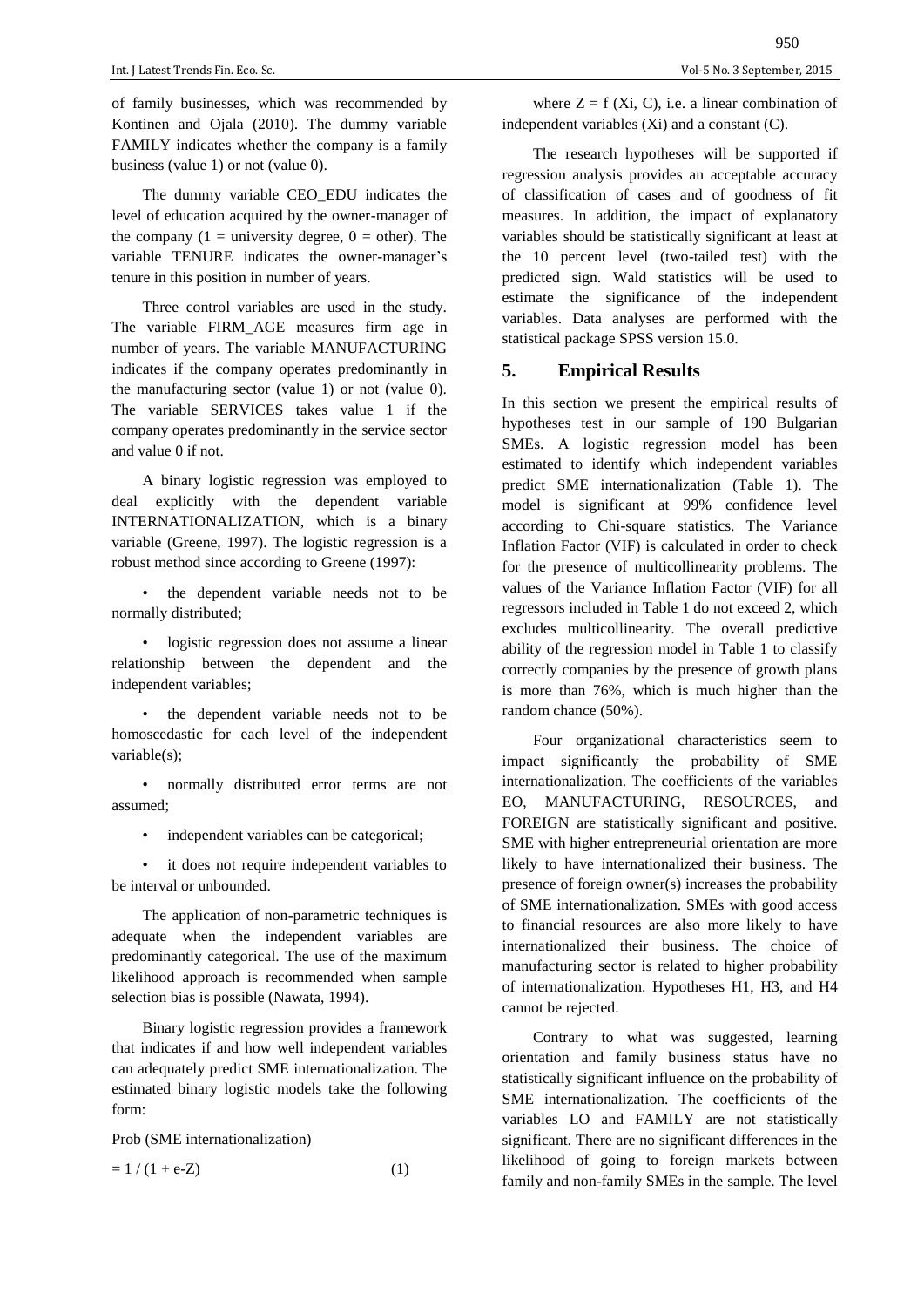of learning orientation is not associated with differences in the likelihood of internationalization of the studied SMEs. Hypotheses H2 and H5 can be rejected. The control variables SERVICES and FIRM AGE have no impact on SME internationalization. Firm age and the choice of service sector are not associated with the odds of internationalization.

Table 1 demonstrates that individual characteristics of the owner-manager included in the present study have no significant impact on the dependent variable INTERNATIONALIZATION. Contrary to our expectations, education level and tenure of the CEO are not related to the probability of going to foreign markets. Hypotheses H6 and H7 can be rejected.

## **Table 1** The effect of internal factors on SME internationalization

| <b>Variables</b>                 | Coefficients | Std.<br><b>Error</b> | Wald   |
|----------------------------------|--------------|----------------------|--------|
| EO                               | $0.041**$    | 0.020                | 4.070  |
| LO                               | $-0.020$     | 0.021                | 0.904  |
| <b>RESOURCES</b>                 | $0.694*$     | 0.378                | 3.372  |
| <b>FOREIGN</b>                   | $2.154***$   | 0.497                | 18.765 |
| <b>FAMILY</b>                    | 0.316        | 0.397                | 0.636  |
| <b>EDU</b>                       | 0.643        | 0.672                | 0.917  |
| TENURE                           | $-0.061$     | 0.040                | 2.369  |
| FIRM_AGE                         | 0.026        | 0.018                | 2.156  |
| <b>MANUFACTURIN</b><br>G         | 1.910***     | 0.618                | 9.561  |
| <b>SERVICES</b>                  | 0.431        | 0.508                | 0.721  |
| Constant                         | $-2.912**$   | 1.306                | 4.969  |
| Chi-square                       | 62.990***    |                      |        |
| -2 Log likelihood                | 195.649      |                      |        |
| Overall % correct<br>predictions | 76.8         |                      |        |
| N                                | 190          |                      |        |
| ** $p<0.05$<br>* $p<0.1$         | ***p<0.01    |                      |        |

#### **6. Discussion and Conclusions**

The shift from centrally planned to market economy in the countries in Central and Eastern Europe has led to the emergence of a large number of privately owned SMEs, which play important role for countries' economic development. In order these enterprises to remain competitive in both local and international markets it is of the utmost importance to gain understanding what factors encourage their internationalization. Due to increasing globalization and volatility of markets, internationalization constitutes an important strategic option to SMEs to increase their competitive advantage in national and international markets (Calabrò et al., 2013). This study explores the internal factors that may enhance SME internationalization. It contributes to to the field of international business by providing hypotheses about organizational and owner-manager's characteristics which affect SME internationalization. Combining the Resource-Based View and the Upper Echelons Theory the study creates a more complete picture of the effect of internal factors on the likelihood of SME internationalization and a deeper understanding of the relationship between the internal factors and various owner-manager's and organizational characteristics. The proposed hypotheses are tested in a sample of Bulgarian SMEs offering empirical evidence about SME internationalization in a transition context and addressing the call for more research in this context (Meyer and Peng, 2005; Smallbone et al., 1998).

This study reveals that several organizational factors play important role for stimulating SME internationalization. Manufacturing SMEs are significantly more likely to go to foreign markets than othet SMEs, which is not a surprising finding about a country with small domestic market such as Bulgaria. The presence of foreign owners has a strong positive effect on the odds of internationalization. Similarly to previous research (Rojec et al., 2004; Filatotchev et al., 2008; Calabrò et al., 2013) our findings demonstrate that foreign investors play an important strategic role for SME internationalization. This is consistent with the RBV which suggests that foreign owners may provide SMEs in transition economies with resources and capabilities needed for their internationalization such as new products and marketing skills, knowledge, technology, management skills, know-how, etc. (Dana et al., 2008; Filatotchev et al., 2008).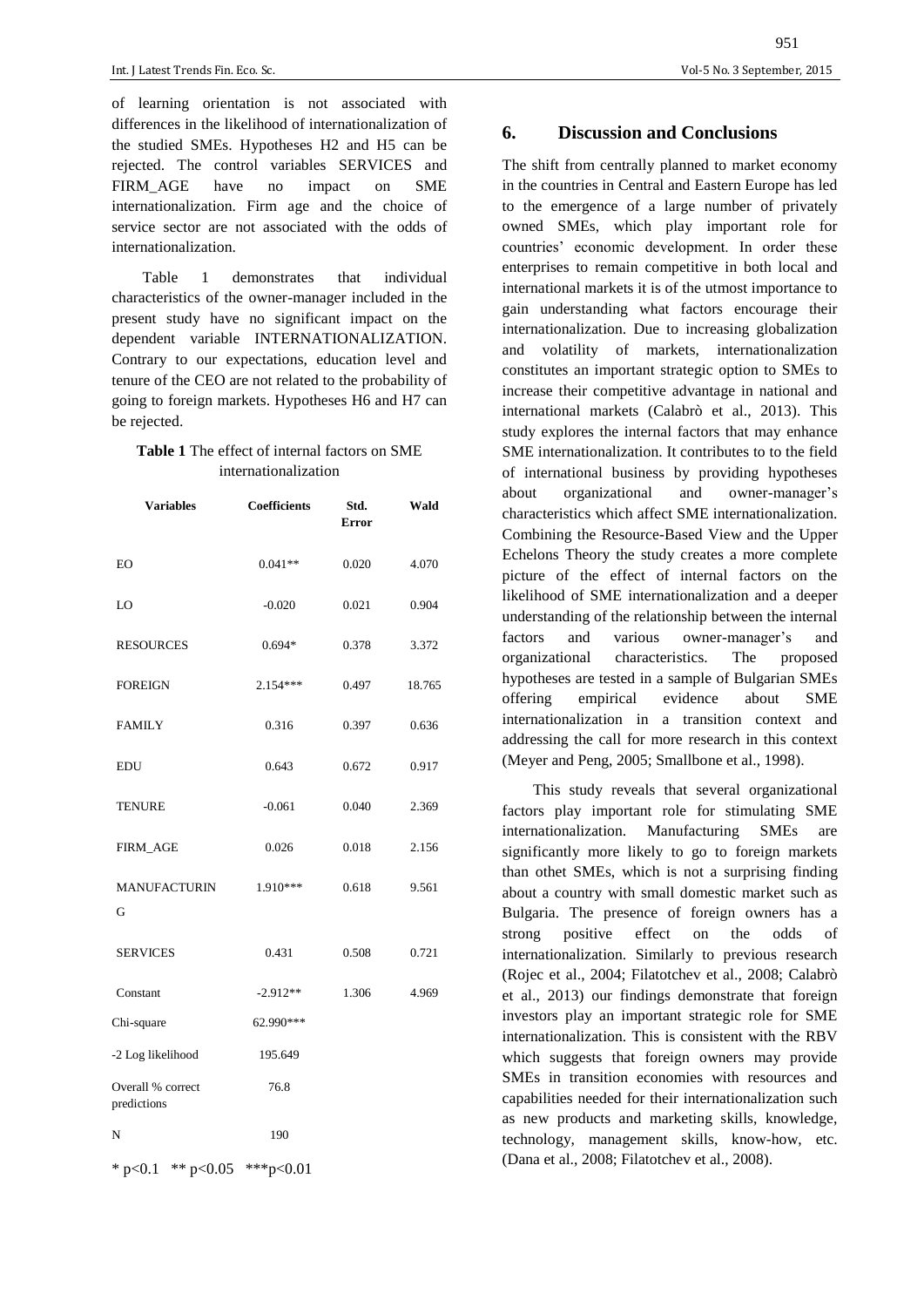Entrepreneurial orientation has a significant positive effect on the likelihood of SME internationalization. SMEs with pro-active, risk seeking and innovative behaviour are more likely to identify and exploit entrepreneurial opportunities in foreign markets. This finding is consistent with resource-based perspective that entrepreneurial orientation may be seen as an important resource driving international involvement. From a research standpoint, these results enhance existing body of knowledge about the strategic importance of entrepreneurial orientation to internationalization (Ripollés-Meliá et al., 2007; Javalgi and Todd, 2011; Jantunen et al., 2005).

The finding that the access to financial resources enhances the odds of internationalization is in line with previous research (Du and Girma, 2007). It seems that the lack of access to financial resources impedes the studied SMEs to exploit abroad the competitive advantages gained in domestic markets (Fernandez and Nieto, 2005). SMEs with insufficient access to financial resources may not be able to fund international activities and to introduce the changes within the firm required for internationalization including development of firm's production, managerial, and marketing capabilities (Graves and Thomas, 2008).

The proposed hypotheses about the effects of learning orientation and family business status were rejected. Learning orientation is not associated with SME internationalization, which is in contradiction with previous empirical evidence about the importance of learning orientation for internationalization (Burpitt and Rondinelli, 1998; Jantunen et al., 2008). Empirical findings of the present study demonstrate that family and non-family SMEs do not differ significantly in the likelihood of internationalization. Contrary to previous research in other countries and contexts (Jorissen et al., 2005; Fernandez and Nieto, 2005; Cerrato and Piva, 2012), family SMEs are not less likely to internationalize their operations than non-family SMEs in the studied sample from a transition economy.

The present study did not find support for the role of owner-manager's characteristics for explaining SME internationalization. Although previous research finds that top executive's tenure (Jaw and Lin, 2009; Herrmann and Datta, 2002) and education (Casillas and Acedo, 2005; Hsu et al., 2013; Arregle et al., 2012) are associated with firm's internationalization, our analysis reveals that the effects of owner-manager's tenure and education level on SME internationalization are not statistically significant in the studied sample.

Before discussing the implications of the findings, some limitations of the study should be noted. First, this exploratory study uses a relatively small sample of SMEs and therefore the findings should be interpreted with caution. Second, data was collected through a self-reported survey and thus may be subjected to cognitive biases and errors. Third, the findings may be influenced by specific features of the Bulgarian cultural and institutional environment and therefore may not be applicable to other developed or developing economies. Finally, due to the crosssectional design of the research causal relationships cannot be deduced.

In order to enhance the understanding of internationalization in family and non-family SMEs operating in different contexts, future research needs to examine the following aspects. The presented hypotheses should be tested in a large representative sample of Bulgarian SMEs. Future research should examine the importance of other individual and organizational characteristics for SME internationalization. Future research should also examine to what extent the findings of this study can be generalized to SMEs operating in other transition countries or in other contexts. A longitudinal analysis of SME internationalization should complement the findings of this research in order to confirm causal relationships. The multiple measurements of independent and outcome variables in the study over time will allow examining the bidirectional relationships between the variables studied.

The findings reported here have several important implications for practitioners. It is clear from the results of our study that owners and managers in SMEs must foster entrepreneurial culture throughout the organization in order to stimulate the internationalization of their business opperations. Attracting foreign investors appears as a critical factor for SME internationalization. SMEs should be aware that foreign investors may provide valuable resources such as know-how, finance and other resources, knowledge, information about foreign clents and markets, etc., which may enhance their chances to enter successfully foreign markets and to achieve competitive advantage in these markets. Therefore, SMEs should try to attract foreign investors in order to be able to benefit from the presence of foreign investors and to dispose with valuable resources that these investors may provide for their internationalization. Policy makers should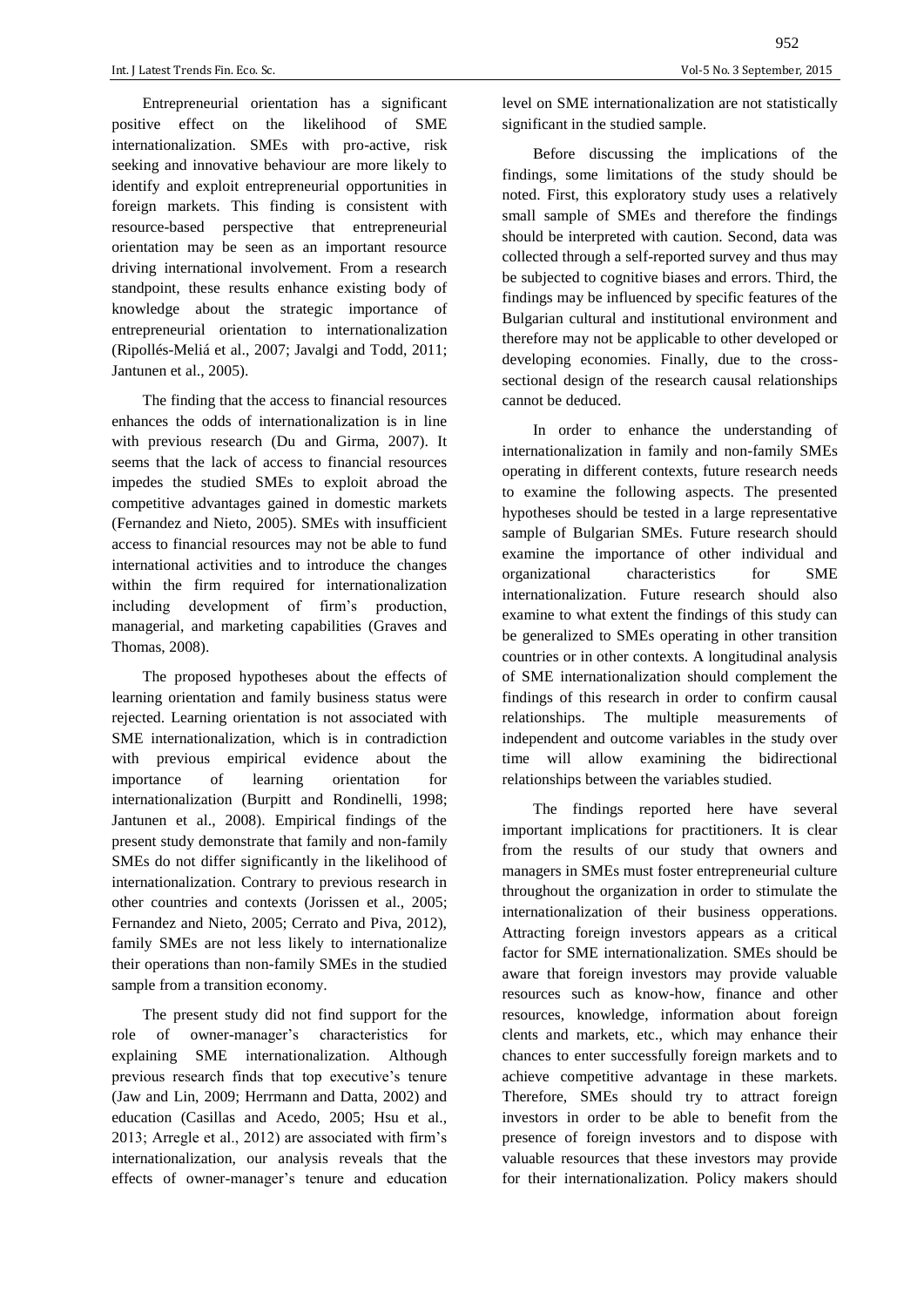implement specific policies, instruments and mechanisms for improving the SMEs' access to financial capital in order to enhance their internationalization. Loan institutions, risk capitalists, business partners and business angles trying to identify SMEs with propensity to internationalize their operations should pay more attention on organizational factors including its entrepreneurial orientation, the presence of foreign investors, secotr and access to resources.

#### **References**

- [1] Author 1 and Author 2 (year), Title of paper*,* Name of Journal, Vol xx, No. x, pp. x-x. Aharoni, Y., Tihanyi, L. and Connelly, B. L. (2011) 'Managerial decision-making in international business: A forty-five-year retrospective', Journal of World Business, Vol. 46, No. 2, pp. 135-142.
- [2] Baker, W. E. and Sinkula, J. M. (1999) 'The synergistic effect of market orientation and learning orientation on organizational performance', Journal of the Academy of Marketing Science, Vol. 27, No. 4, pp. 411–427.
- [3] Barney, J. (1991) 'Firm resources and sustained competitive advantage', Journal of Management, Vol. 17, pp. 99-120.
- [4] Basly, S. (2007) 'The internationalization of family SME: An organizational learning and knowledge development perspective' Baltic Journal of Management, Vol. 2, No. 2, pp. 154- 180.
- [5] Bloodgood, J.M., Sapienza, H.J., and Almeida, J.G. (1996) 'The internationalization of new high-potential U.S. ventures: antecedents and outcomes', Entrepreneurship Theory and Practice, Vol. 20, No. 4, pp. 61–76.
- [6] Burpitt, W. J. and Rondinelli, D. A. (1998) 'Export decision-making in small firms: the role of organizational learning', Journal of World Business, Vo. 33, No. 1, pp. 51-68.
- [7] Burpitt, W. J. and Rondinelli, D. A. (2000) 'Small Firms' Motivations for Exporting. to Earn and Learn?', Journal of Small Business Management, Vol. 38, No. 4, p. 1.
- [8] Calabrò, A., Torchia, M., Pukall, T. and Mussolino, D. (2013) 'The influence of ownership structure and board strategic involvement on international sales: The

953

moderating effect of family involvement', International Business Review, Vol. 22, No. 3, pp. 509-523.

- [9] Casillias, J.C. and Acedo, F.J. (2005) 'Internationalisation of Spanish Family SMEs: an analysis of family involvement', International Journal of Globalisation and Small Business, Vol. 1 No. 2, pp. 134‐ 151.
- [10] Cerrato, D. and Piva, M. (2012) 'The internationalization of small and medium-sized enterprises: the effect of family management, human capital and foreign ownership', Journal of Management & Governance, Vol. 16 No. 4, pp. 617-644.
- [11] Chiao, Y. C., Yang, K. P. and Yu, C. M. J. (2006) 'Performance, internationalization, and firm-specific advantages of SMEs in a newlyindustrialized economy', Small Business Economics, Vol. 26 No. 5, pp. 475-492.
- [12] Coviello, N.E. and Jones, M.V. (2004) 'Methodological issues in international entrepreneurship research', Journal of Business Venturing, Vol. 19, No. 4, pp. 485-508.
- [13] Covin, J. And Slevin, D. (1989) 'Strategic management of small firms in hostile and benign environments', Strategic Management Journal, Vol. 10, No. 1, pp. 75-87.
- [14] Dana, L. P., Ramadani, V. (2015) 'Context and Uniqueness of Transition Economies', in Dana, L. P., Ramadani, V. (eds.) Family Businesses in Transition Economies (pp. 39-69). Springer International Publishing.
- [15] Dana, L., I. M. Welpe, M. Han and V. Ratten (2008) 'Toward a Theory of Internationalization for European Entrepreneurship', in Dana, L.P. (ed.) Handbook of Research on European Business and Entrepreneurship, Cheltenham, United Kingdom, Edward Elgar, pp. 743-759.
- [16] De Clercq, D., Sapienza, H. J. and Crijns, H. (2005) 'The internationalization of small and medium-sized firms', Small Business Economics, Vol. 24, No. 4, pp. 409-419.
- [17] Du, J. and Girma, S. (2007) 'Finance and firm export in China', Kyklos, Vol. 60 No. 1, pp. 37- 54.
- [18] Fernandez, Z. and Nieto, M. J. (2005) 'Internationalization strategy of small and medium-sized family businesses: some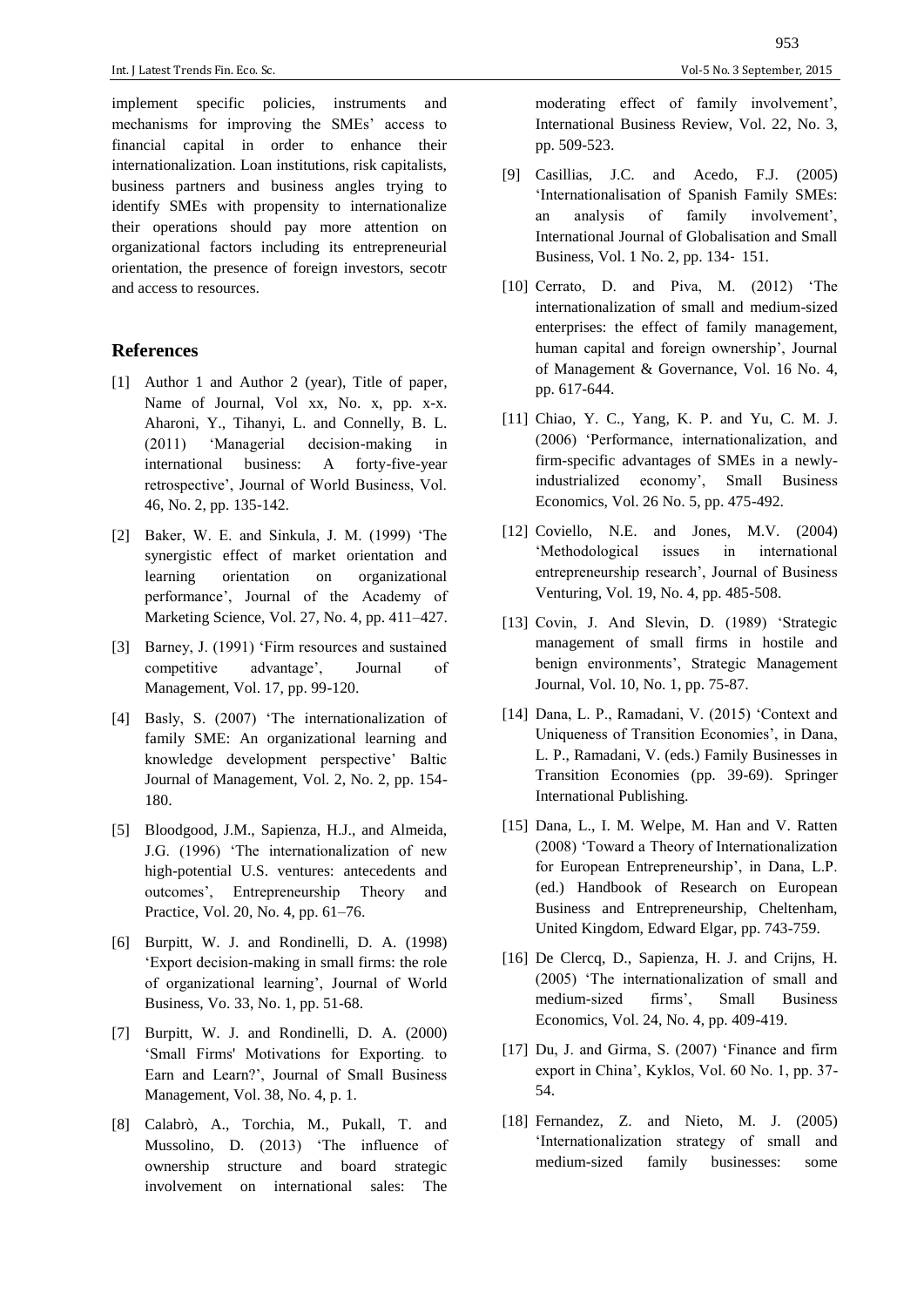influential factors', Family Business Review, Vol. 18, No. 1, pp. 77-89.

- [19] Filatotchev, I., Wright, M., Uhlenbruckc, K., Tihanyid, L. and Hoskisson, R. (2003) 'Governance, organizational capabilities, and restructuring in transition economies', Journal of World Business, Vol. 38, No. 4, pp. 331–347.
- [20] Gallo, M. A. and Sveen, J. (1991) 'Internationalizing the family business: Facilitating and restraining factors', Family Business Review, Vol. 4, No. 2, pp. 181-190.
- [21] Glas, M., Hisrich, R. D., Vahcic,A., and Antoncic, B. (1999) 'The internationalization of SMEs in transition economies: evidence from Slovenia'. Paper presented at the International Conference on Globalization and Emerging Businesses: Strategies for the 21st Century, 26- 28 September 1999, Montreal, Canada.
- [22] Graves, C. and Thomas, J. (2008) 'Determinants of the internationalization pathways of family firms: An examination of family influence', Family Business Review, Vol. 21, No. 2, pp. 151-167.
- [23] Greene, W. (1997). Econometric Analysis. New Jersey: Prentice Hall.
- [24] Hambrick, D. (2007) 'Upper echelons theory: an update', Academy of Management Review, Vol. 32, pp. 334–343.
- [25] Hambrick, D. and Mason, P. (1984) 'Upper Echelons: the organization as a reflection of its top managers', Academy of Management Review, Vol. 9, No. 2, pp. 193–206.
- [26] Hambrick, D. C. and Fukutomi, G. D. (1991) 'The seasons of a CEO's tenure', Academy of Management Review, Vol. 16, No. 4, pp. 719- 742.
- [27] Herrmann, P. and Datta, D. K. (2002) 'CEO successor characteristics and the choice of foreign market entry mode: An empirical study', Journal of International Business Studies, Vol. 33, No. 3, pp. 551-569.
- [28] Hsu, W. T., Chen, H. L., and Cheng, C. Y. (2013) 'Internationalization and firm performance of SMEs: The moderating effects of CEO attributes', Journal of World Business, Vol. 48, No. 1, pp. 1-12.
- [29] Jantunen, A., Nummela, N., Puumalainen, K. and Saarenket, S. (2008) 'Strategic orientations

of born globals - Do they really matter?', Journal of World Business, Vol. 43, No. 2, pp. 158–170.

- [30] Jantunen, A., Puumalainen, K., Saarenketo, S., and Kyläheiko, K. (2005) 'Entrepreneurial orientation, dynamic capabilities and international performance', Journal of International Entrepreneurship, Vol. 3, No. 3, pp. 223-243.
- [31] Javalgi, R. G., and Todd, P. R. (2011). 'Entrepreneurial orientation, management commitment, and human capital: The internationalization of SMEs in India', Journal of Business Research, Vol. 64, No. 9, pp. 1004- 1010.
- [32] Jaw, Y. L. and Lin, W. T. (2009) 'Corporate elite characteristics and firm's internationalization: CEO-level and TMT-level roles', The International Journal of Human Resource Management, Vol. 20, No. 1, pp. 220- 233.
- [33] Jorissen, A., Laveren, E., Martens, R. And Reheul, A. (2005) 'Real versus sample-based differences in comparative family business research', Family Business Review, Vol. 18, No. 3, pp. 229-246.
- [34] Kontinen, T. and Ojala, A. (2010). 'The internationalization of family businesses: A review of extant research', Journal of Family Business Strategy, Vol. 1, No. 2, pp. 97-107.
- [35] Lloyd-Reason, L., Damyanov, A., Nicolescu, O., and Wall. S. (2005) 'Internationalisation process, SMEs and transitional economies: A four-country perspective', International Journal of Entrepreneurship and Innovation Management, Vol. 5, No. 3–4, pp. 206–26.
- [36] Manolova T., Carter N., Manev I., and Gyoshev B. (2007). 'The differential effect of men and women entrepreneurs' human capital and networking on growth expectancies in Bulgaria', Entrepreneurship Theory and Practice, Vol. 31, No. 3, pp. 407-426.
- [37] McMillan, J. and Woodruff, C. (2002) 'The central role of entrepreneurs in transition economies'. Journal of Economic Perspectives, Vol. 16, No. 3, pp. 153-170.
- [38] Meyer, K. E. and Peng, M. W. (2005) 'Probing theoretically into Central and Eastern Europe: transactions, resources, and institutions', Journal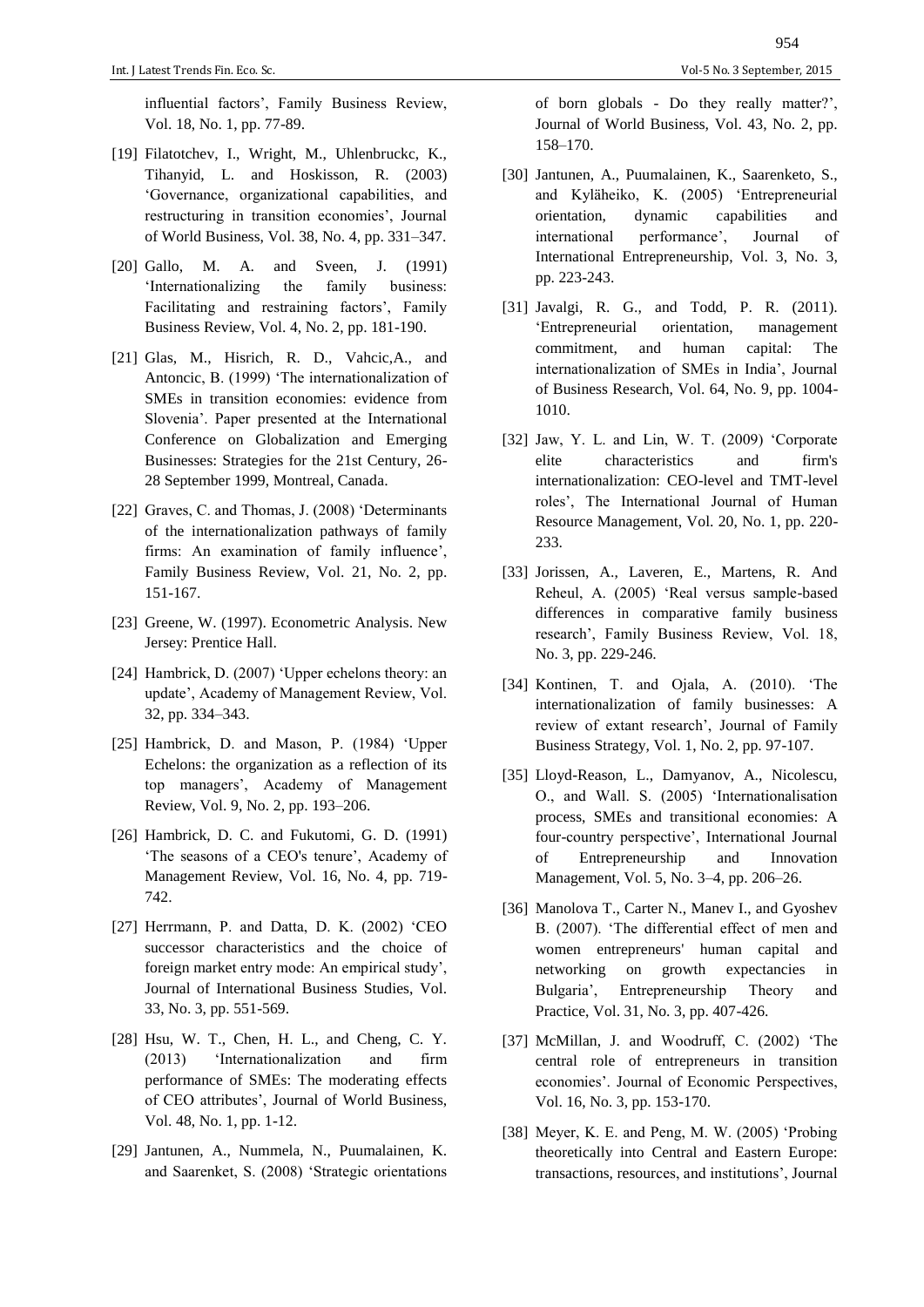of International Business Studies, Vol. 36, pp. 606-621.

- [39] Musteen, M., Barker III, V. L. and Baeten, V. L. (2006) 'CEO attributes associated with attitude toward change: The direct and moderating effects of CEO tenure', Journal of Business Research, Vol. 59, No. 5, pp. 604-612.
- [40] Naldi, L., Nordqvist, M., Sjoberg, K. and Wiklund, J. (2007) 'Entrepreneurial orientation, risk taking, and performance in family firms', Family Business Review, Vol. 20, pp. 33-47.
- [41] Nawata K. (1994). "Estimation of sample selection bias models by the maximum likelihood estimator and Heckman's two-step estimator". Economics Letters, Vol. 45 No. 1, pp. 33-40.
- [42] Prashantham, S. (2005) 'Toward a knowledgebased conceptualization of internationalization', Journal of International Entrepreneurship, Vol. 3, No. 1, pp. 37-52.
- [43] Ramadani, V. and Dana, L.P. (2013). 'The state of entrepreneurship in the Balkans: Evidence from selected countries', in V. Ramadani and C. R. Schneider (eds.), Entrepreneurship in the Balkans. Berlin: Springer.
- [44] Ratten, V., Dana, L., Han, M. and Welpe. I (2007) 'Internationalization of SMEs: European Comparative Studies', International Journal of Small Business and Entrepreneurship, Vol. 4, No. 3, pp. 361-379.
- [45] Ripollés-Meliá, M., Menguzzato-Boulard, M. and Sánchez-Peinado, L. (2007) 'Entrepreneurial orientation and international commitment', Journal of International Entrepreneurship, Vol. 5, No. 3-4, pp. 65-83.
- [46] Rojec, M., Damijan, J. P. and Majcen, B. (2004) 'Export Propensity of Estonian and Slovenian Manufacturing Firms: Does Foreign Ownership Matter?', Eastern European Economics, Vol. 42, No. 4, pp. 33-54.
- [47] Ruzzier, M., Hisrich, R. D.and Antoncic, B. (2006) 'SME internationalization research: past, present, and future', Journal of Small Business and Enterprise Development, Vol. 13 No. 4, pp. 476-497.
- [48] Simeonova-Ganeva, R., Z. Vladimirov, K. Ganev, N. Panayotova, T. Dimitrova, D. Yordanova, M. Boeva, D. Kulev, R. Peneva and M. Todorova (2012) Analysis of the Situation

and Factors for Development of SMEs in Bulgaria 2011-2012: Economic Recovery and Competitiveness, Bulgarian Small and Medium Enterprises Promotion Agency, Ministry of Economy, Energy and Tourism, Noema, Sofia.

- [49] Simeonova-Ganeva, R., Z. Vladimirov, K. Ganev, N. Panayotova, T. Dimitrova, T. Davidkova, D. Yordanova (2013) A Study of Entrepreneurship and the Prospects for Innovations Development in SMEs (2012- 2013), Bulgarian Small and Medium Enterprises Promotion Agency, Ministry of Economy, Energy and Tourism, INSIGHT: Noema & Sigma Hat, Sofia.
- [50] Sinkula J; Baker W. and Noordewier T (1997) 'A framework for market-based Organisational Learning: Linking values, knowledge and behaviour', Journal of the Academy of Marketing Science, Vol. 25, pp. 305-318.
- [51] Sirmon, D. G. and Hitt, M. A. (2003) 'Managing resources: Linking unique resources, management, and wealth creation in family firms', Entrepreneurship Theory and Practice, Vol. 27, No. 4, pp. 339-358.
- [52] Smallbone, D. and Welter, F. (2001) 'The distinctiveness of entrepreneurship in transition economies', Small Business Economics, Vol. 16, No. 4, pp. 249-262.
- [53] Smallbone, D., Piasecki, B., Venesaar, U., Todorov, K. and Labrianidis, L. (1998) 'Internationalisation and SME development in transition economies: an international comparison', Journal of Small Business and Enterprise Development, Vol. 5, No. 4, pp. 363- 375.
- [54] Sokol, M. (2001) 'Central and Eastern Europe a decade after the fall of state-socialism: Regional dimensions of transition processes', Regional Studies, Vol. 35, No. 7, pp. 645–655.
- [55] Storey, D. (2008) 'Foreword: a theory of internationalization for European entrepreneurship', in Dana, L.P et al. (eds), Handbook of research on European business and entrepreneurship: towards a theory of internationalization, Edward Elgar, Cheltenham, United Kingdom, pp. xiii - xv.
- [56] Svetličič, M., Jaklic, A., Burger A. (2007). "Internationalization of small and medium-size enterprises from selected Central European